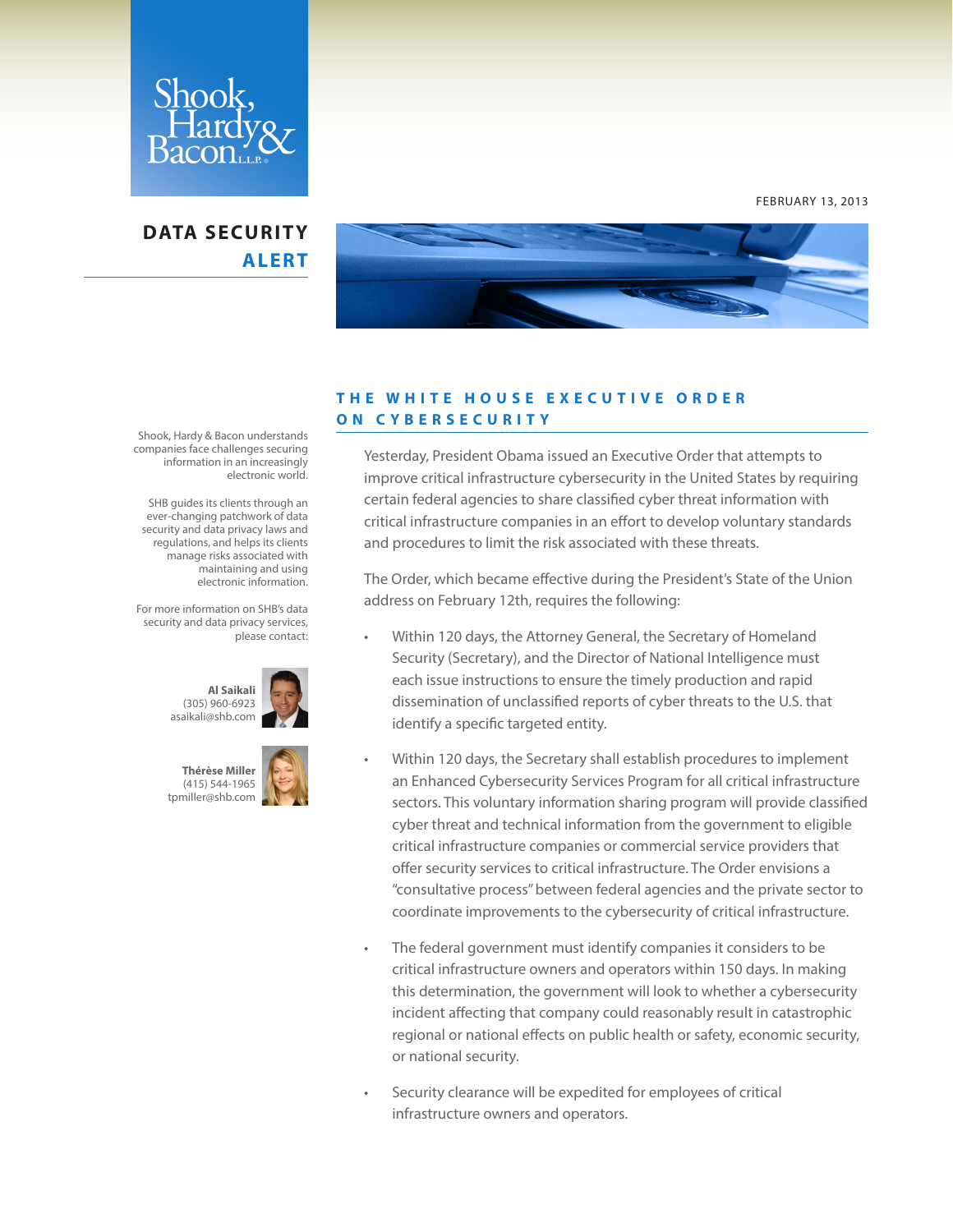

## **DATA SECURITY ALERT**

FEBRUARY 13, 2013

- Programs that bring private sector subject-matter experts into federal service on a temporary basis will be expanded, so that those individuals can provide advice regarding the content, structure, and types of information most useful to critical infrastructure owners and operators in reducing and mitigating cyber risks.
- Federal agencies are required to coordinate activities under the Order to ensure that privacy and civil liberties protections are incorporated into their activities.
- Information submitted voluntarily by private entities under the Order must be protected from disclosure.

So how will this new program be implemented? The National Institute of Standards and Technology will publish a framework to reduce cyber risks to critical infrastructure. The framework must do the following:

- Include a set of standards, methodologies, procedures, and processes that align policy, business, and technological approaches to address cyber risks.
- Incorporate voluntary consensus standards and industry best practices to the fullest extent possible.
- Be consistent with voluntary international standards when such international standards will advance the objectives of the Order, and shall meet the requirements of certain federal legislation.
- Provide a prioritized, flexible, repeatable, performance-based, and costeffective approach, including information security measures and controls, to help owners and operators of critical infrastructure identify, assess, and manage cyber risk.
- Focus on identifying cross-sector security standards and guidelines applicable to critical infrastructure.
- Identify areas for improvement that should be addressed through future collaboration with particular sectors and standards-developing organizations.
- Provide guidance that is technology neutral and that enables critical infrastructure sectors to benefit from a competitive market for products and services that meet the standards, methodologies, procedures, and processes developed to address cyber risks.
- Include guidance for measuring the performance of an entity in implementing the framework.